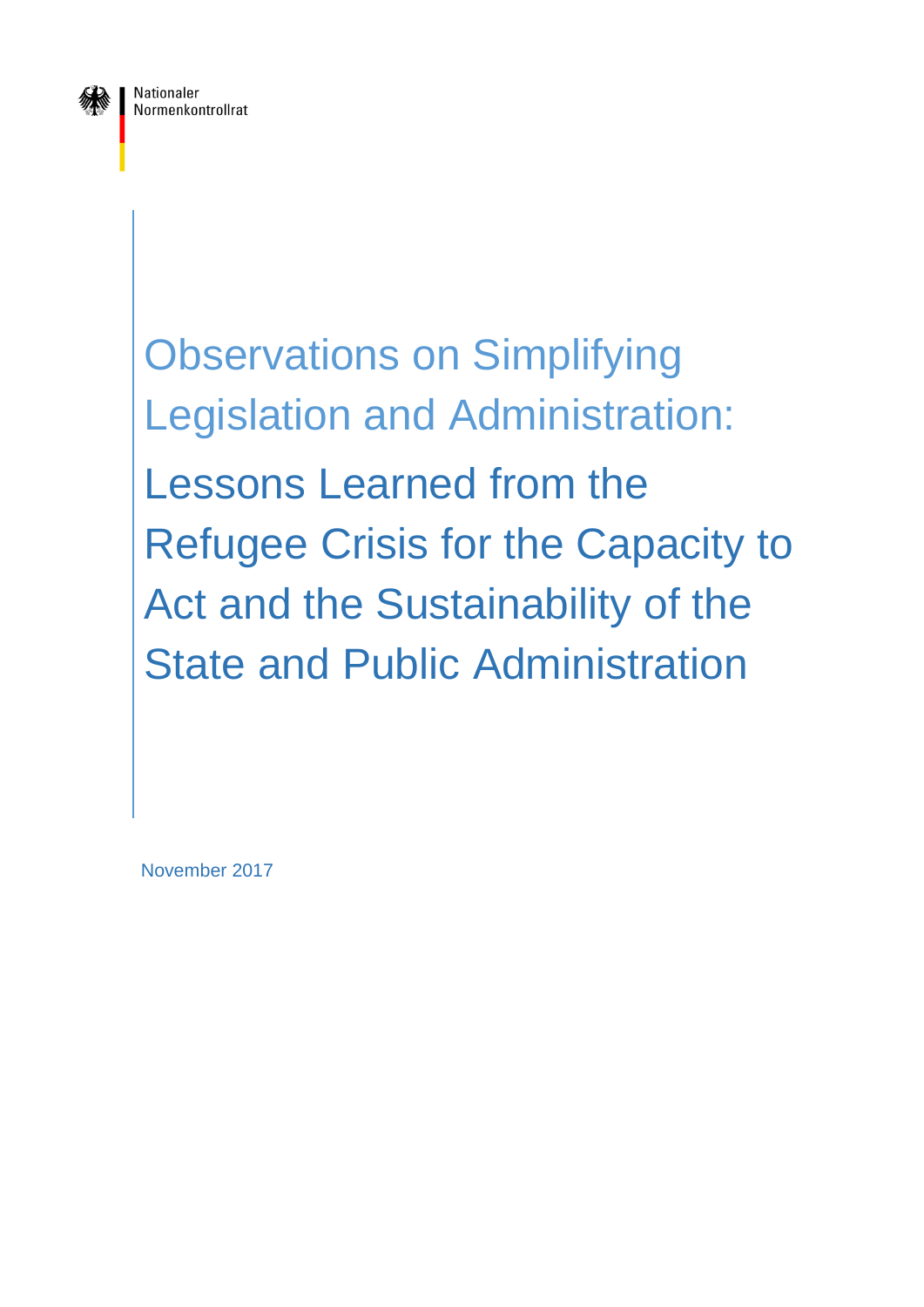# <span id="page-1-0"></span>**Contents**

| I. |    |                                                                                            |  |  |  |
|----|----|--------------------------------------------------------------------------------------------|--|--|--|
| Ⅱ. |    |                                                                                            |  |  |  |
|    | 1) | Swift implementation of the recommendations regarding the improvement of asylum and        |  |  |  |
|    | 2) |                                                                                            |  |  |  |
|    | 3) |                                                                                            |  |  |  |
| Ш. |    |                                                                                            |  |  |  |
|    | 1) |                                                                                            |  |  |  |
|    | a. |                                                                                            |  |  |  |
|    | b. | Focus on bureaucratic burdens of refugee support - critically examine transfer of          |  |  |  |
|    |    |                                                                                            |  |  |  |
|    | c. | Reconsider the distribution of responsibilities - ease the burden on the competent         |  |  |  |
|    |    |                                                                                            |  |  |  |
|    | d. | Speed up labour market integration - make recognition of professional qualifications       |  |  |  |
|    | е. |                                                                                            |  |  |  |
|    | 2) | Launch an initiative to modernise public administration - short-term improvements can be   |  |  |  |
|    | a. | Test the ability of authorities to withstand crises and their capacity to act - conduct a  |  |  |  |
|    |    |                                                                                            |  |  |  |
|    | b. | User orientation as a new paradigm - design administrative processes with the citizen in   |  |  |  |
|    | c. | Strengthen federal competition - take performance comparisons between Federal states       |  |  |  |
|    | d. | Increase accountability for results - use agreements on objectives to exercise a greater   |  |  |  |
|    | 3) | Take advantage of the lessons learned from the refugee crisis - establish an expert        |  |  |  |
|    | a. | Rethink law-making - first define the processes, then establish the paragraphs  11         |  |  |  |
|    | b. | Form follows function - critically examine established competences and responsibilities 12 |  |  |  |
|    | c. | Create a mechanism for crisis management - ensure the capacity to act beyond               |  |  |  |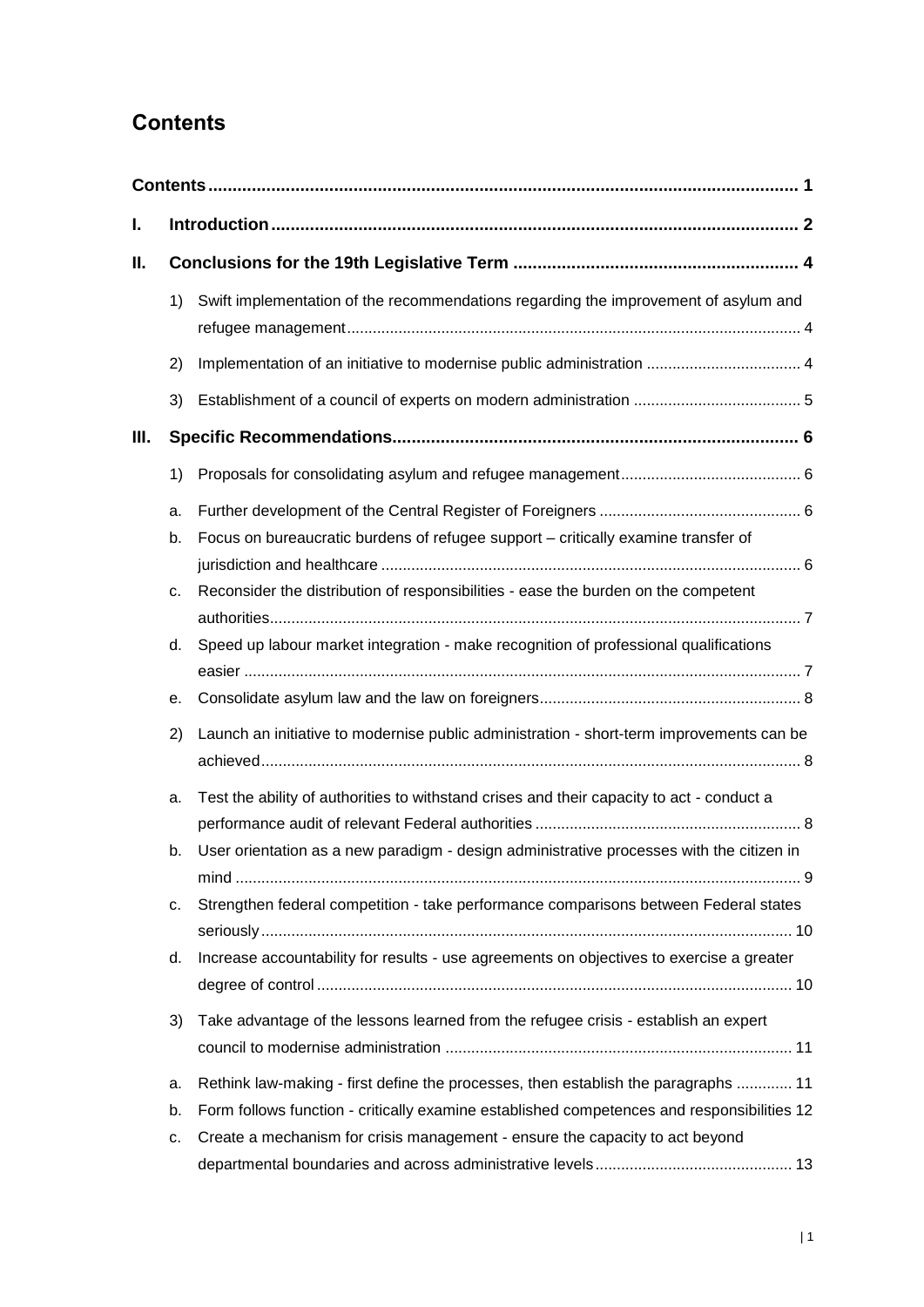| d. Enable the Federal Government to exert better control - measure and monitor strategy |  |
|-----------------------------------------------------------------------------------------|--|
|                                                                                         |  |
| e. A change in culture within public administration – put greater focus on results and  |  |
|                                                                                         |  |
| f. Revise federal revenue equalisation - (re-)examine the allocation of funds 15        |  |

### <span id="page-2-0"></span>**I. Introduction**

The **refugee crisis came as a stress test at an unexpected time**, challenging the state and public administration in many ways, sometimes to the point of overtaxing them. It was only through great effort and thanks to the extraordinary commitment of administrative staff and volunteers that the crisis could be prevented from causing major damage. Since its start, the state and public administration have implemented a number of measures to improve the situation, such as an upgrade of the Central Register of Foreigners (Ausländerzentralregister - AZR), the introduction of a proof of arrival and the pooling of competences in the so-called arrival centres. Nevertheless, the crisis clearly exposed the flaws and structural deficits of administrative structures in Germany. Despite all the steps that have been taken, structural reforms are noticeable only in some cases. There is a **danger of reverting to the old patterns of thinking and behaving and thus missing the opportunity for modernisation**.

On the one hand, drawing lessons from the crisis can help to improve asylum and refugee management. On the other hand, it is possible to derive general recommendations concerning the effectiveness, efficiency and agility of public administration as a whole. The aim of this publication is to **summarise observations** made by the NKR as a result of its work over a number of years, which have gained a new urgency due to new impressions from the refugee crisis. These observations resulted from the examination of a large number of legislative amendments ("asylum packages"), site visits in reception centres, talks with professionals at all levels, evaluations of studies and surveys, as well as exchanges with various experts and scientists. In accordance with the NKR's mandate to advise the Federal Government in its efforts to reduce bureaucratic obstacles, consider alternative solutions and address issues regarding the simplification of legislation and administration, this paper aims to **provide some recommendations for action - but above all to stimulate reflection**. Since the NKR has already elaborately commented on the **digitalisation** of the state and public administration elsewhere (NKR Annual Reports 2017, 2016, 2015), it will not be addressed in this publication.

While preparing the paper at hand, the NKR was fully aware that **sharpened or summarised descriptions sometimes fail to do justice to the complex reality**. What is more, the focus is mostly on the Federal level. It has to be acknowledged, for instance, that at the level of the states and municipalities, the required transformation process was initiated quite some time ago. At the same time, local authorities have to deal much more with bureaucratic and legislative constraints in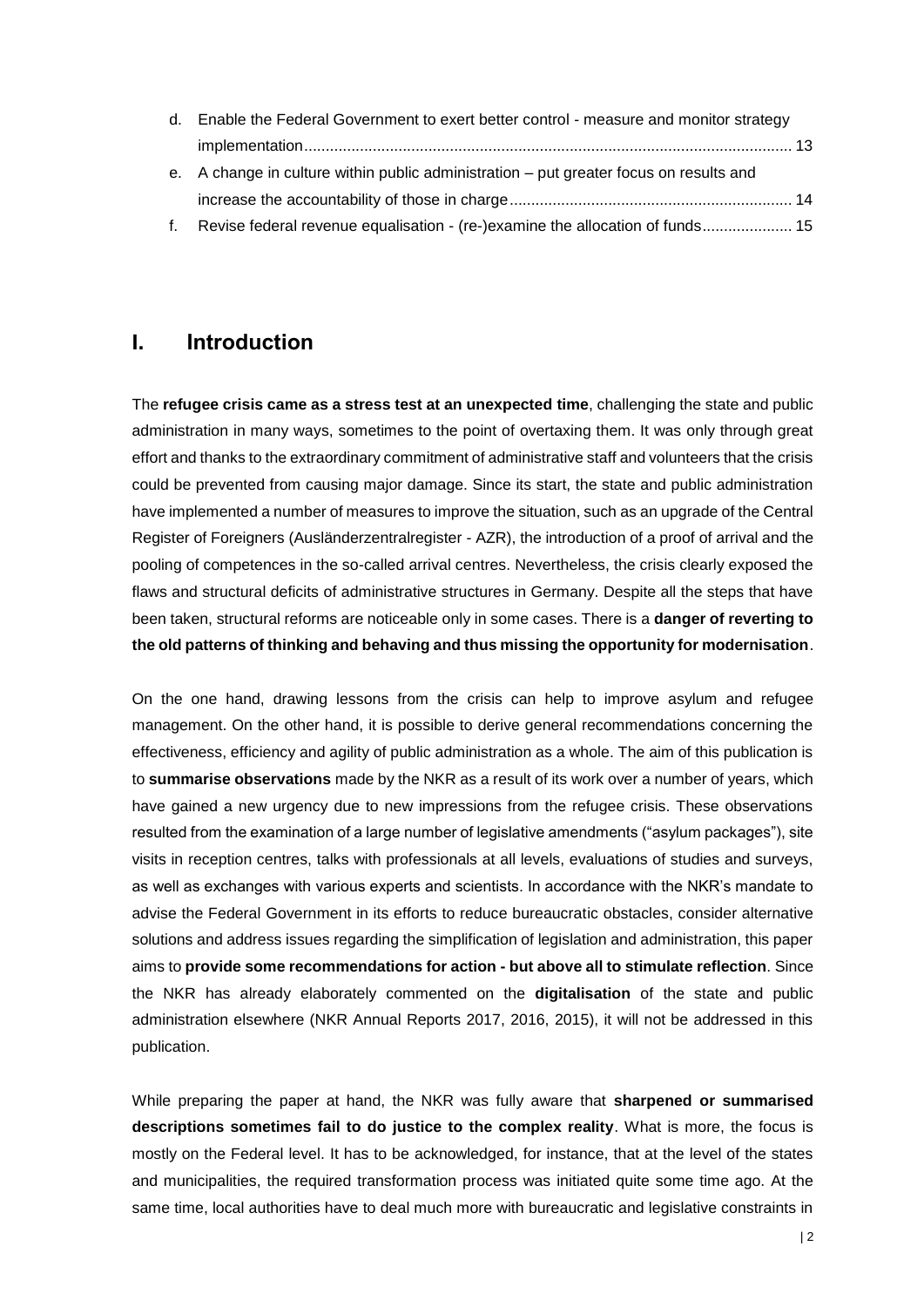their daily work than Federal and state ministries. Decisions by public authorities and administrative acts must be formally correct and comply with the rule of law at all times in order to be unappealable. Any further discussions on this topic must take into account this **important differentiation between types of authorities and administrative levels**.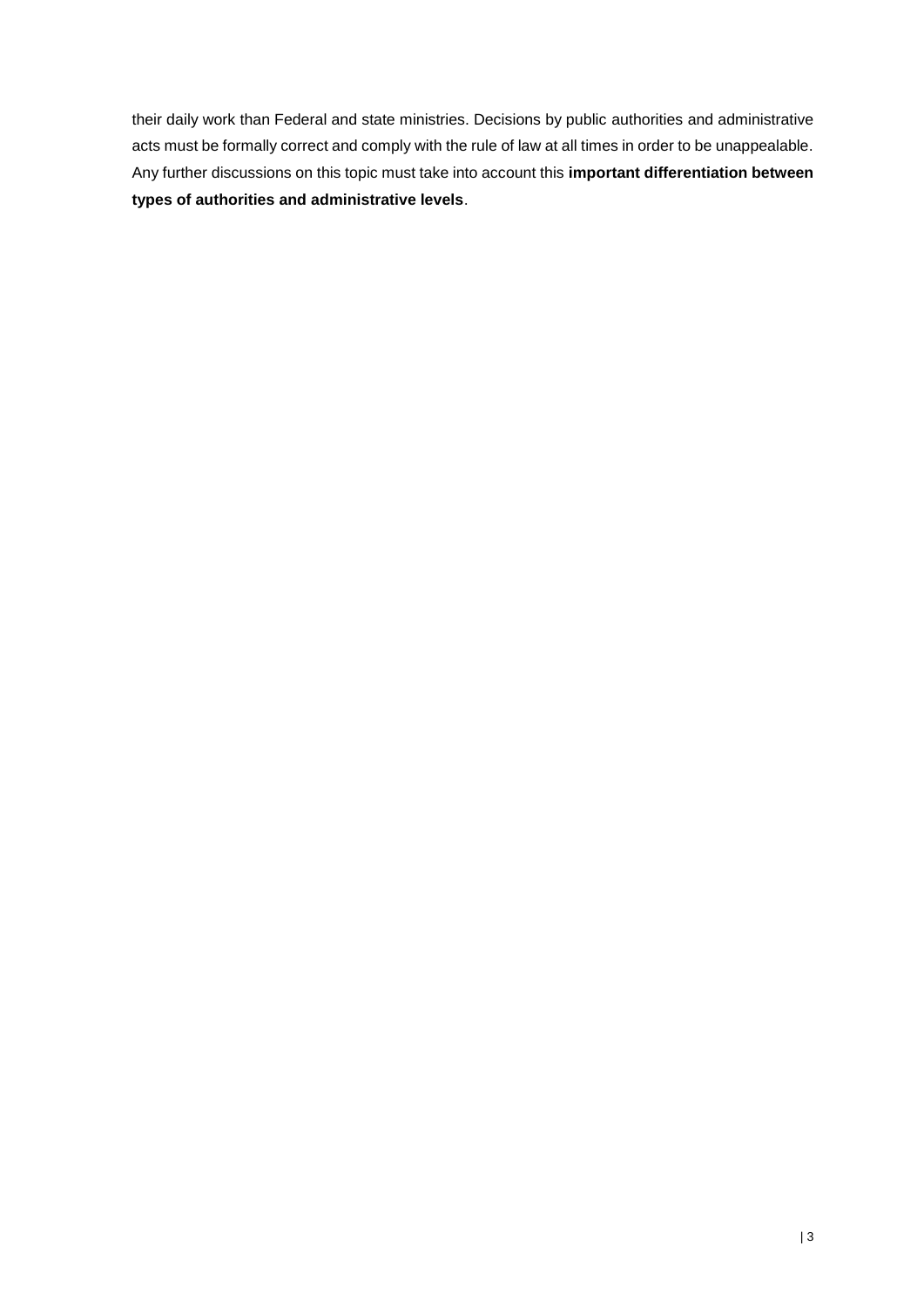## <span id="page-4-0"></span>**II. Conclusions for the 19th Legislative Term**

Most of the problems discussed in this paper already existed well before the refugee crisis, and corresponding reforms were proposed repeatedly. But it was not until the refugee crisis in its drastic manifestation that it became clear just how far-reaching the consequences of existing deficiencies can be. With an eye to the future, the **crisis can also be seen as an opportunity to implement reforms**. The goal of such reforms must be to improve the **capacity to act and the efficiency of the public sector** to such a degree that new, future challenges - e.g. digitalisation, increasing interconnectivity of countries and people as well as demographic change - can be mastered.

The NKR firmly believes that many of the questions raised and recommendations for action made in this paper should be subjected to an in-depth analysis and open political discussion. There are also recommendations which are so concrete that their speedy implementation is only logical.

As a conclusion for the 19th legislative term, the following three proposals are therefore put forward:

<span id="page-4-1"></span>**1) Swift implementation of the recommendations regarding the improvement of asylum and refugee management** 

The recommendations for action put forward in this paper (see Chapter III.1 for detailed comments) are not at all new. That is why it is all the more important to finally **tackle issues that have been put on hold**:

- Further improve the efficiency and reliability of the Central Register of Foreigners
- Examine alternatives to a transfer of jurisdiction and possibilities to simplify refugee support
- Reconsider the distribution of responsibilities and ease the burden on the competent authorities
- Speed up labour market integration and make the recognition of foreign professional qualifications easier
- Consolidate asylum law and the law on foreigners and merge them with migration law

#### <span id="page-4-2"></span>**2) Implementation of an initiative to modernise public administration**

Some of the recommendations for action put forward in this paper can be approached rapidly. This offers the chance to quickly achieve tangible results and prepare the ground for more fundamental issues and steps.

In this context, an **initiative to modernise public administration** is recommended - if possible, in cooperation with the Federal states and municipalities. The purpose of this initiative is to update the structures and core processes of German public authorities. **Modernisation of the administration and digitalisation are in fact two sides of the same coin**. In the opinion of the NKR, the obvious thing to do would be to establish this task in the exact organisational area where the Chief Digital Officer (CDO) or a similar function will be based. The initiative is to be supported and supervised by a council of experts as specified below.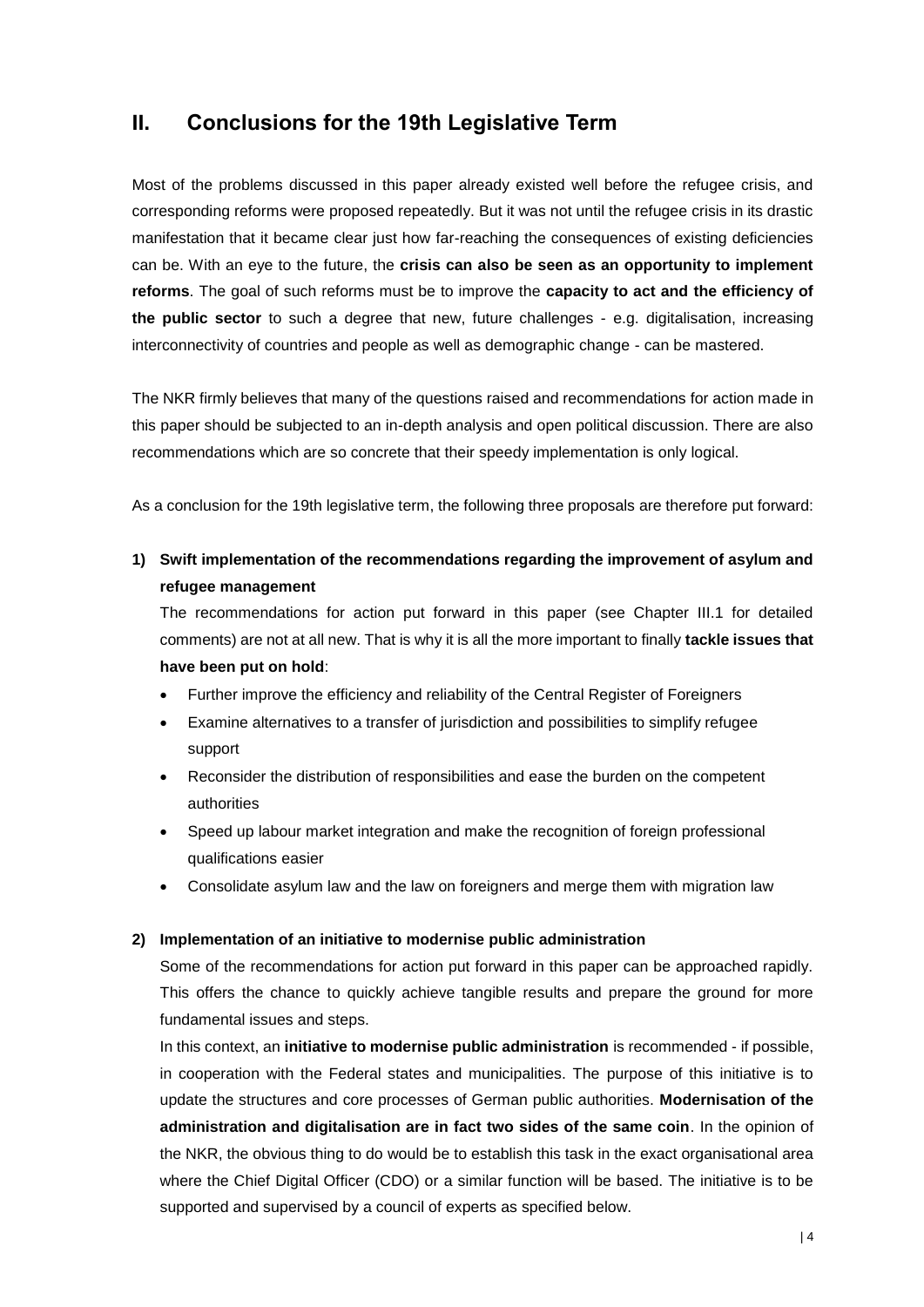The main focuses of the initiative should include the following:

- Test the ability of authorities to withstand crises and their capacity to act conduct a performance audit of relevant Federal authorities
- User orientation as chief objective design administrative processes with citizens and enterprises in mind
- Strengthen federal competition take performance comparisons between Federal states seriously
- Increase accountability for results use agreements on objectives to exercise a greater degree of control

#### <span id="page-5-0"></span>**3) Establishment of a council of experts on modern administration**

The general issues of administrative modernisation addressed by this paper can only be dealt with in a step-by-step approach that includes scientific and practical expertise. So far, the modernisation of the public sector has not yet been represented sufficiently as a topic on the public agenda; it has not been demanded resolutely and persistently enough. The **establishment of an independent, high-level council of experts** to advise the Federal Government in its modernisation efforts is therefore recommended.

This council should have two tasks: It should serve as a generator of ideas in dealing with the policy issues raised in this paper. At the same time, it should supervise and support the resulting modernisation efforts of the Federal Government in a critical and permanent manner. As to the number of experts and staff in the associated secretariat, there are some good examples to follow, e.g. the German Council of Economic Experts. In order to be able to get concrete measures off the ground before the end of the 19th legislative term, the council of experts should propose specific measures by mid-2019 at the latest.

The main efforts of the council of experts should include the following core topics (for more details, please see Chapter III.3):

- Rethink law-making first define the processes, then establish the paragraphs
- Form follows function critically examine established competences and responsibilities
- Management of extraordinary crises more flexibility of the Federal system
- Enable the Federal Government to exert better control measure and monitor strategy implementation
- Revive administrative culture diversify personnel and lead with a focus on results
- Revise federal revenue equalisation (re-)examine the allocation of funds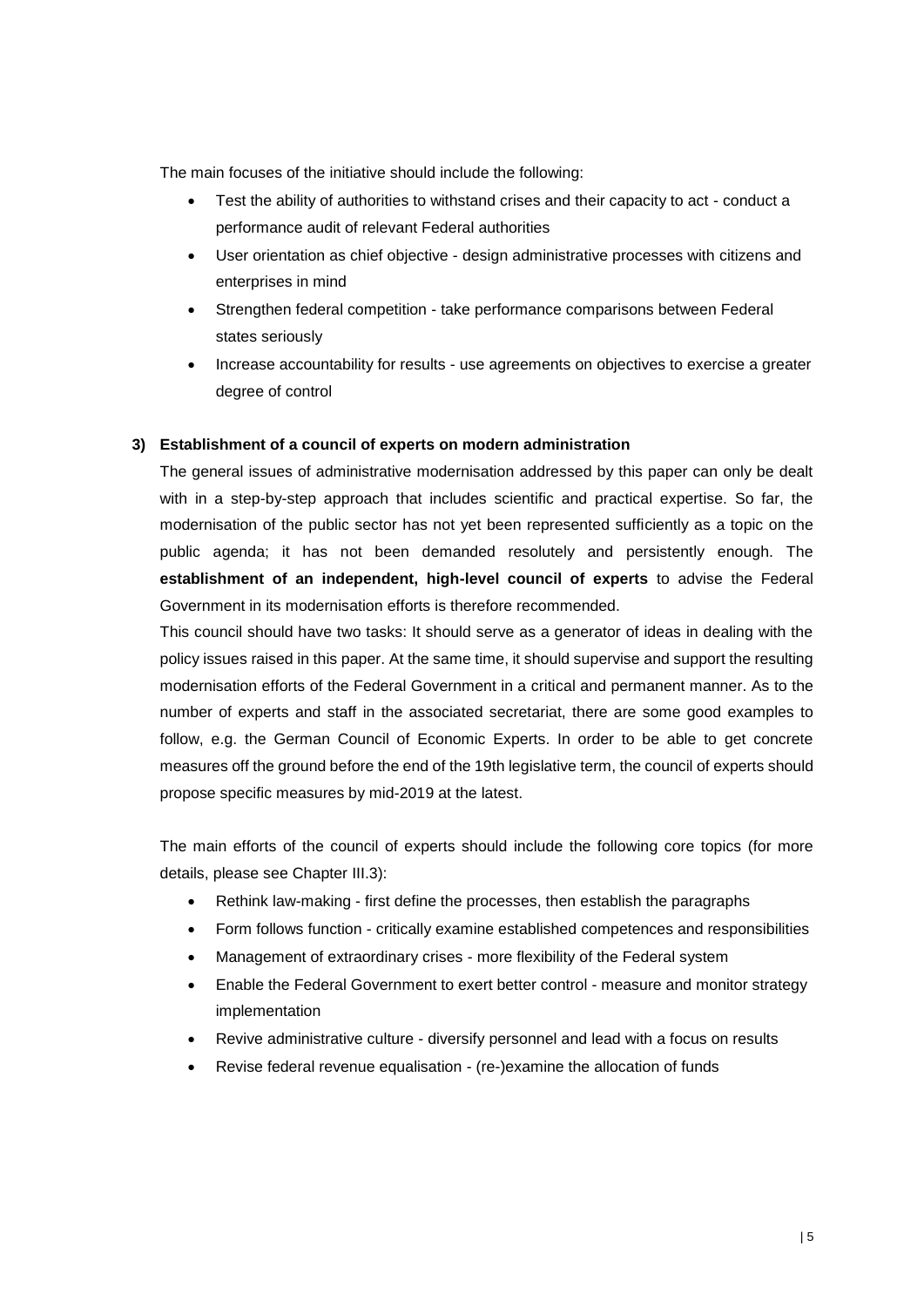### <span id="page-6-0"></span>**III. Specific Recommendations**

#### <span id="page-6-1"></span>**1) Proposals for consolidating asylum and refugee management**

The measures initiated so far to streamline asylum and refugee management were a necessary first step towards its stabilisation. Further action is required, and recommendations for action from both science and practice are available. It is particularly important in this context to review the distribution of tasks in Germany in order to determine which level can accomplish which task in refugee management most effectively. Now that the immediate symptoms of the crisis have subsided, the focus should be placed more strongly on consolidating asylum and refugee management in conjunction with the general law concerning aliens and their right of residence and to organise it in such a way as to render it crisis-proof. After all, crises must be reckoned with in the future as well.

#### <span id="page-6-2"></span>**a. Further development of the Central Register of Foreigners**

The Central Register of Foreigners (Ausländerzentralregister - AZR) is the central steering, enforcement and information tool for nationwide asylum and refugee management. Over the past two years, some noticeable improvements have been achieved (NKR 2015a). These improvements are not sufficient, however. **Two years after the start of the crisis, the political framework for the AZR still features conditions and restrictions that significantly constrain an effective and efficient use of the AZR** (NKR 2017a).

In more concrete terms: At present, there are no more than a few statistical data clusters available that are basically isolated from each other - comprehensive migration and integration statistics are still far from being a reality. Holistic considerations regarding the current status of the procedure and integration steps taken by a foreigner (e.g. time elapsed between entry into the country to completion of an integration course) are impossible to date, even though all necessary data are available - in different systems. The various databases must therefore by interlinked by means of a common classification feature (e.g. AZR number). Consequently, the AZR must be further developed to provide comprehensive documentation on the status of the procedure and the integration steps taken by a foreigner, and it must be accessible to all relevant authorities (and not just to individual, specially authorised staff, as has been the case up to now) for their respective areas of responsibility in an automated procedure. Moreover, additional data fields must be included in the AZR, and data quality must be enhanced by way of a systematic search for duplicate entries and the consistent use of biometric identifiers with new or existing data sets (Bogumil et al. 2017: 82). **Urgent action in the short term is still required with regard to the AZR!**

<span id="page-6-3"></span>**b. Focus on bureaucratic burdens of refugee support – critically examine transfer of jurisdiction and healthcare**

Refugees and asylum seekers are initially supported on the basis of the Act on Benefits for Asylum Seekers (Asylbewerberleistungsgesetz - AsylbLG) and, as the case may be, in accordance with Social Code (Sozialgesetzbuch - SGB) - Book II/XII in the further course of the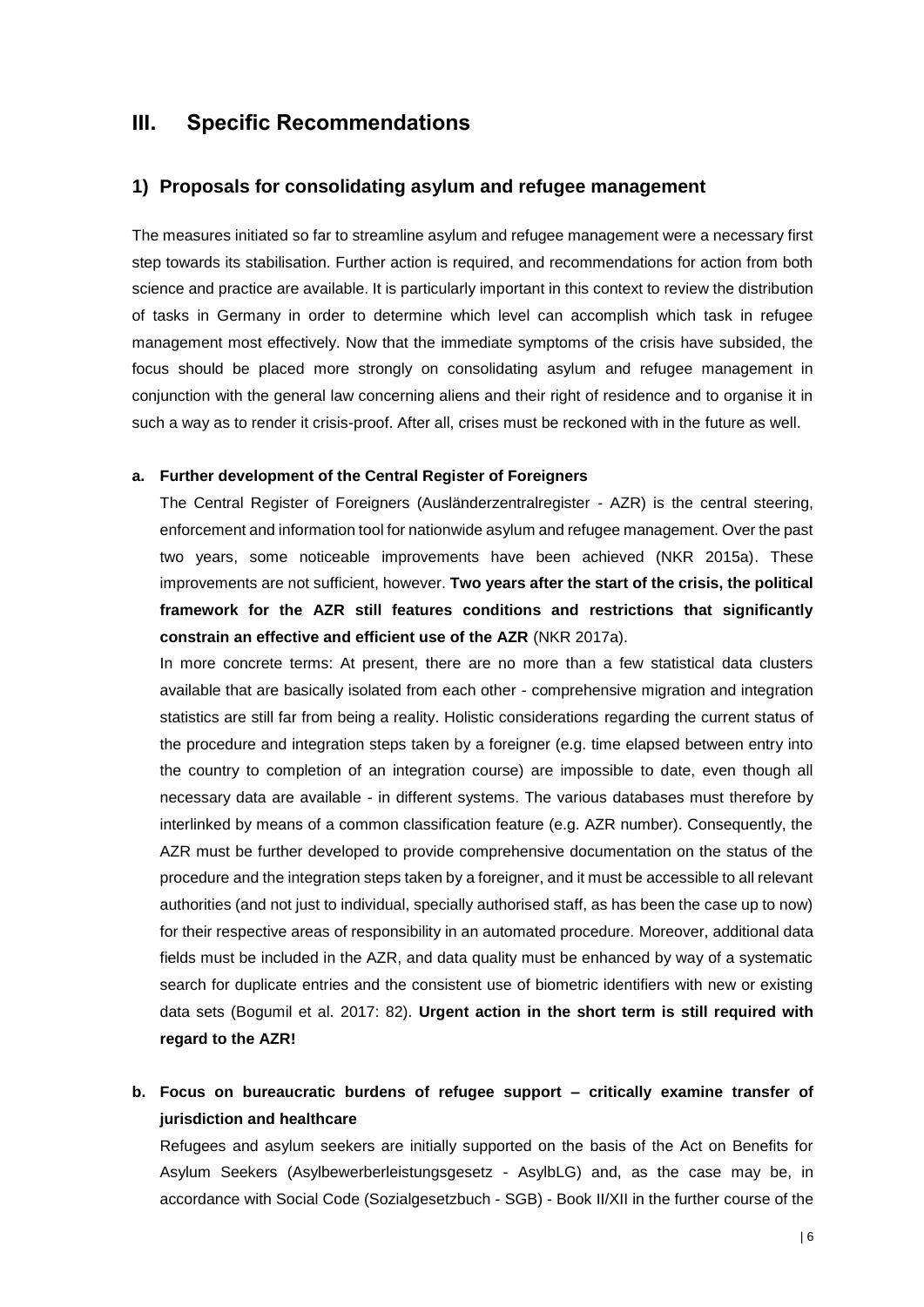procedure. The AsylbLG stipulates that benefits in kind should be granted rather than money, especially in the case of accommodation in reception facilities. The political objective behind this is to avoid migration stimuli wherever possible. A transfer of jurisdiction from the AsylbLG to the SGB inevitably entails a considerable workload for the authority in charge.

The medical care provided to refugees and asylum seekers on the basis of a certificate of entitlement can be regarded as an expression of the principle of benefits in kind. Processing via statutory health insurance funds with the aid of a personal healthcare card may be a more costeffective alternative to the individual, case-based assessment and billing by local welfare offices. The transfer of jurisdiction from the AsylbLG to the SGB as well as medical support should be subjected to scrutiny, and it should be **examined whether it is possible to achieve the political objective of the AsylbLG with less effort**.

### <span id="page-7-0"></span>**c. Reconsider the distribution of responsibilities - ease the burden on the competent authorities**

The law on foreigners is highly complex, and the tasks to be accomplished are extremely diverse and demanding. **It should therefore be examined how the burden on local authorities can be eased** and specific tasks can be shifted to other agencies and levels. As an example, the repatriation and deportation of persons obliged to leave the country is a very complex and timeconsuming process that is contingent on a number of factors and conditions. Further efforts should be undertaken to pool certain sub-tasks (such as obtaining replacement ID documents or carrying out the actual deportation) elsewhere (Bogumil et al. 2017: 85; Robert Bosch Stiftung 2016: 178; NKR 2015b).

Moreover, the **multi-stage procedure for initial and subsequent lodging**, which in some instances reaches across all administrative levels, **could be simplified**. Coupled with the acceleration of asylum procedures, the goal should be to clarify the status of the person concerned while still in the initial reception facility and to allocate only recognised refugees to the communities. In return, the communities should be supported in matters of integration. In this context, it should be examined how the Federal Office for Migration and Refugees (Bundesamt für Migration und Flüchtlinge - BAMF) can strategically develop its steering and service-provider function in such a way as to relieve and support the communities.

### <span id="page-7-1"></span>**d. Speed up labour market integration - make recognition of professional qualifications easier**

Irrespective of the residence status, integration is facilitated by a job that provides a livelihood and which should suit the individual's skills and abilities. At the same time, the **system for the recognition of professional qualifications** is highly complex and heterogeneous. It should therefore be **simplified and consolidated** (Bogumil et al. 2017: 83f.). The same can be said about the vast number of existing integration and language acquisition programmes, the sheer variety of which is hard to grasp and even harder to manage (Bogumil et al. 2017: 74, 79; Burkert/Dercks 2017: 12; Erler/Gottstein 2017: 15).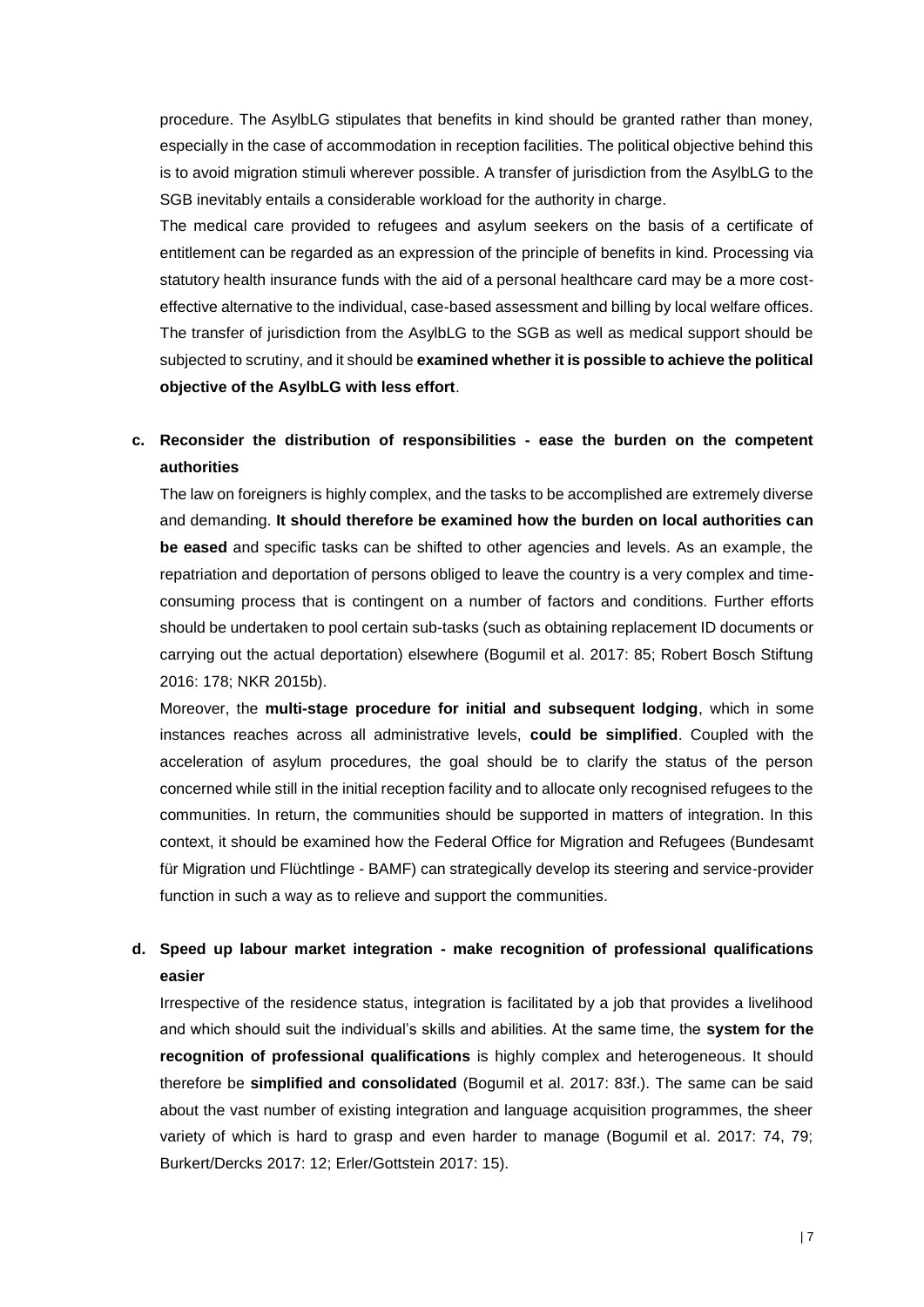#### <span id="page-8-0"></span>**e. Consolidate asylum law and the law on foreigners**

Apart from a number of exclusive procedures for managers and skilled workers, there is currently no such thing as a right of immigration for people from non-EU countries. The Geneva Convention makes provisions for asylum only for refugees from war zones and persons persecuted for political reasons. This, however, is not sufficient to do justice to all groups of persons affected and ensure effective and efficient administrative action.

What is more, the legal regulations governing asylum, foreigners and residence as well as the further stipulations on the accommodation, care and integration of foreigners have in the course of time turned into a convoluted body of law, which has even been extended to include European provisions on the Dublin procedure and internal EU migration. In addition, there have been a large number of legislative amendments in the recent past. On the whole, it is rather difficult to keep track of this area of law (Bogumil et al. 2017: 15; NKR 2015c).

With a view to making the application of the law easier, it is recommended to consolidate the existing body of law and to further develop into to a Foreigners and Immigration Code. Within this framework, it would also make sense to shift competences, refine the AZR to serve as central core data system and settle those integration issues which are coming into greater focus.

## <span id="page-8-1"></span>**2) Launch an initiative to modernise public administration - short-term improvements can be achieved**

The lessons learned from the refugee crisis not only allow for conclusions to be drawn in terms of the short-term enhancement of asylum and refugee management. They also touch on more fundamental aspects of public administration. To achieve tangible results in the short term, the recommendations for action proposed below could be swiftly implemented in the framework of an **initiative to modernise public administration**. This initiative should focus on the following recommendations:

<span id="page-8-2"></span>**a. Test the ability of authorities to withstand crises and their capacity to act - conduct a performance audit of relevant Federal authorities** 

The refugee crisis has revealed that not all authorities were equally efficient. Problematic examples included the BAMF and the State Office for Health and Social Affairs in Berlin. As with the banking sector in the wake of the financial crisis, the ability to withstand crises of relevant administrative bodies should be subjected to a systematic review as a response to the refugee crisis. Since future crises may affect different areas, this review should go beyond asylum and refugee management to examine resilience to crises and flexibility in a more general context. An **audit of the competent Federal authorities and, as required, of selected state authorities** is therefore recommended.

This audit should **focus on the following three topics**: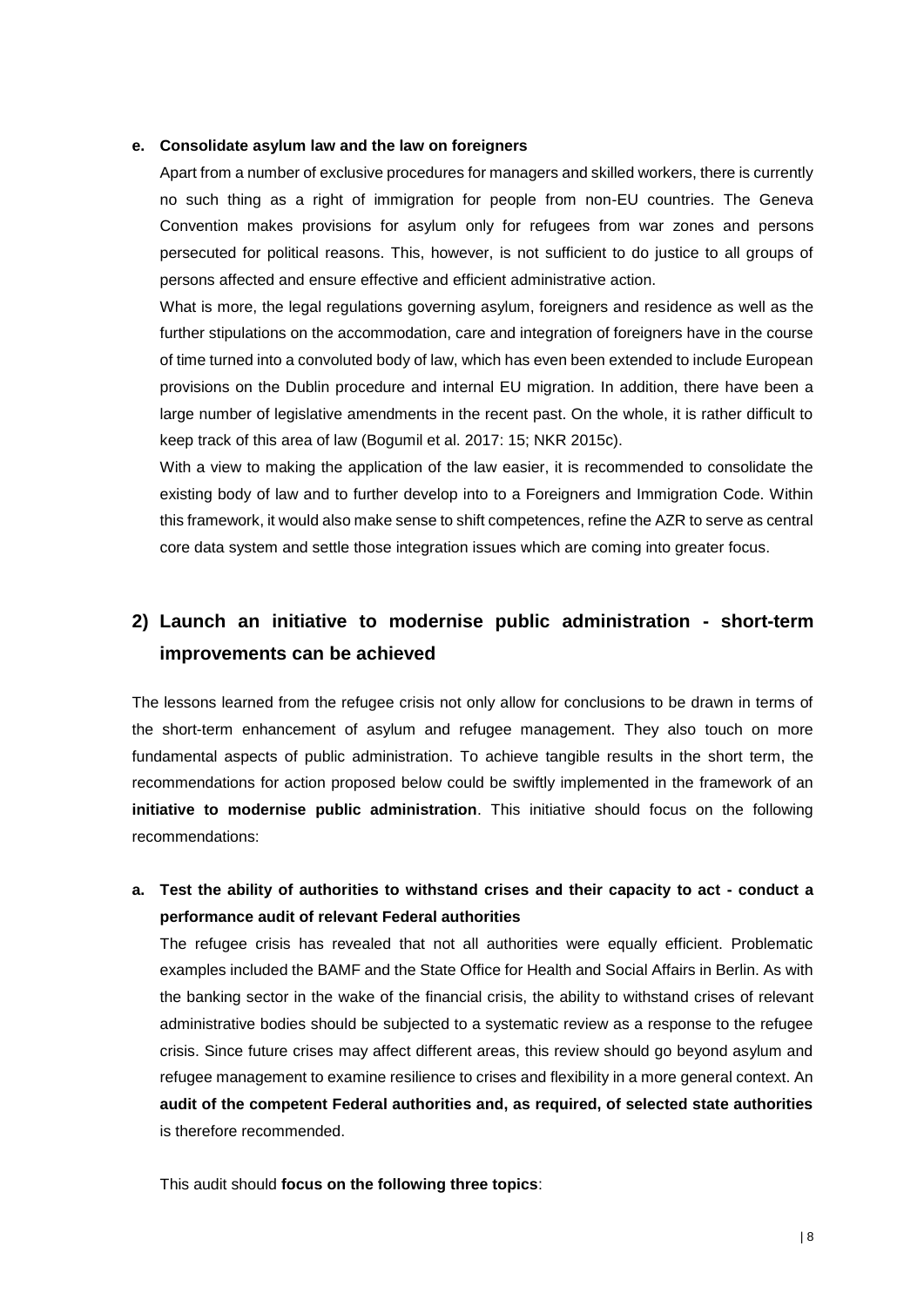- Effective administrative structures: Do existing structures allow effective work? Are the roles and responsibilities of staff and executive personnel clearly defined?
- Personnel strategy: Are technical and executive staff sufficiently equipped to accomplish the objectives of the authorities? Is there any strategic human resources planning that takes account of demographic developments?
- Level of digitalisation: What is the level of digitalisation of the organisation in question? Where can new digital services for staff and/or citizens be provided?

Along with the audit, **ten selected administrative processes should be improved in a targeted approach**. The objective should be to reduce the duration of the procedures by at least 50 per cent and to systematically facilitate their digitalisation. As regards pilot projects, the main processes to consider are those that affect many citizens or companies; relevant studies on the most important administrative services are available. In this context, coordination with the digitalisation programme of the IT Planning Council would be advisable.

### <span id="page-9-0"></span>**b. User orientation as a new paradigm - design administrative processes with the citizen in mind**

The focus of the operational efforts of the BAMF to shorten asylum procedures was on pooling the procedures at registration and reception facilities and tailoring them to the specific target groups. These efforts were supported by customised information services made available to refugees. The integration measures implemented by many municipalities are also organised from one source based on the principles of pooling and audience orientation.

These efforts to place greater focus on the target audience show just how important this change of perspective from a traditional supply to a demand-based approach is (Bogumil et al. 2017: 78f.; Bötel/Steinbrück 2015: 29ff.). By shifting the focus of the administration from its own demands and requirements to the needs of citizens and enterprises, new procedures become possible that lower access barriers to users and enable them to navigate even complicated administrative procedures quickly, smoothly, intuitively and without errors.

In the end, this also benefits the administration itself. **This is in fact one of the reasons why the way in which public services are rendered and interfaces with citizens and enterprises are designed should be given more serious consideration and approached more systematically.** Services for citizens and enterprises should be designed in a user-friendly manner from the outset, and they should be developed and tested with the participation of the respective target audience. The expectations and needs of citizens and companies should always be at the centre of legislative action and enforceable regulations.

As regards the application of this principle, one concrete example to name is the future **Citizens' Portal** and the associated **portal network of Federal, state and local authorities**. The further development of this network into an authoritative and widely accepted platform for digital services to citizens and enterprises calls for a high degree of user orientation.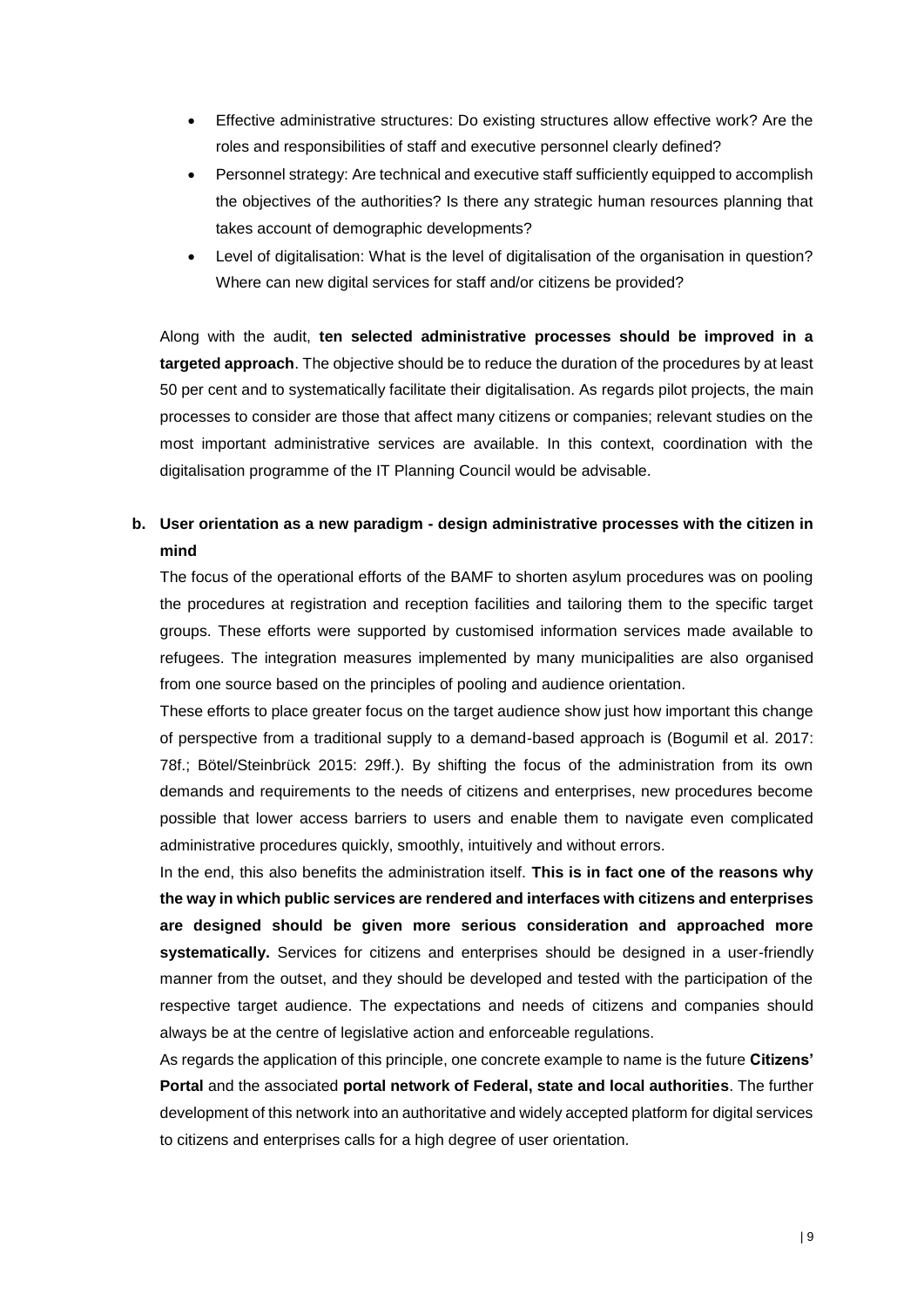### <span id="page-10-0"></span>**c. Strengthen federal competition - take performance comparisons between Federal states seriously**

Despite scientific research on the differences in enforcement in the context of asylum and refugee management, less complicated administrative procedures do not seem to establish themselves - or only do so very slowly. One example to mention is the personal healthcare card. Existing studies on specific aspects are apparently not sufficient to speed up the adaptation of best practice examples. In light of this example, along with many other experiences, the universal argument that federal competition leads to ideal solutions which then basically self-propagate should be challenged.

In this context, **performance comparisons** could help to determine more quickly and systematically which enforcement models ought to be adopted. Comparisons of performance between Federal states are admissible under **Article 91d of the Basic Law**. **This clause could be converted from an optional to a mandatory provision.** In order not to jeopardise genuine learning and optimisation processes, it is important to avoid the scientifically established perverse incentives and negative effects of performance comparisons ("gaming, cheating, window dressing"). What is needed is an intelligent mix of tools, including incentive control, the obligation to participate and the partial publication of results - where appropriate, in anonymous form. The performance comparisons could be conducted by an independent, possibly scientific organisation. With a view to serving as a "surrogate for competition" (Brüggemeier 2017: 61), more weight should be given to scientific support and monitoring as well as to transparency with regard to enforcement and system-related shortcomings in German administrative structures.

### <span id="page-10-1"></span>**d. Increase accountability for results - use agreements on objectives to exercise a greater degree of control**

Even though a number of effective modern forms of authority control are already in place - e.g. between the Federal Ministry of Labour and Social Affairs (Bundesministerium für Arbeit und Soziales - BMAS) and the Federal Agency for Employment (Bundesagentur für Arbeit - BA) there are also instances in which the ministry exercising supervision interferes heavily with the organisational sovereignty of the subordinate authority. A striking example was the relationship between the Federal Ministry of the Interior (Bundesministerium des Innern - BMI) and the BAMF. Until a realignment took place in the wake of the refugee crisis, various specialist branches of the BMI used to issue technical and personnel-related directives to the BAMF's line organisation. This intermingling of macro- and micro-level control results in incoherent objectives and undermines the ability of the agency's management to make autonomous decisions on the way these objectives are to be achieved and the means to be used.

**Therefore, control over subordinate agencies should rather be exercised via target agreements while maintaining a certain "distance".** They must be given more leeway and autonomy in deciding on the specific way in which they perform their tasks and in choosing the enforcement methods that are best suited to the problem. This includes personnel and resource management as well as effective controlling systems. Decentralising the accountability for results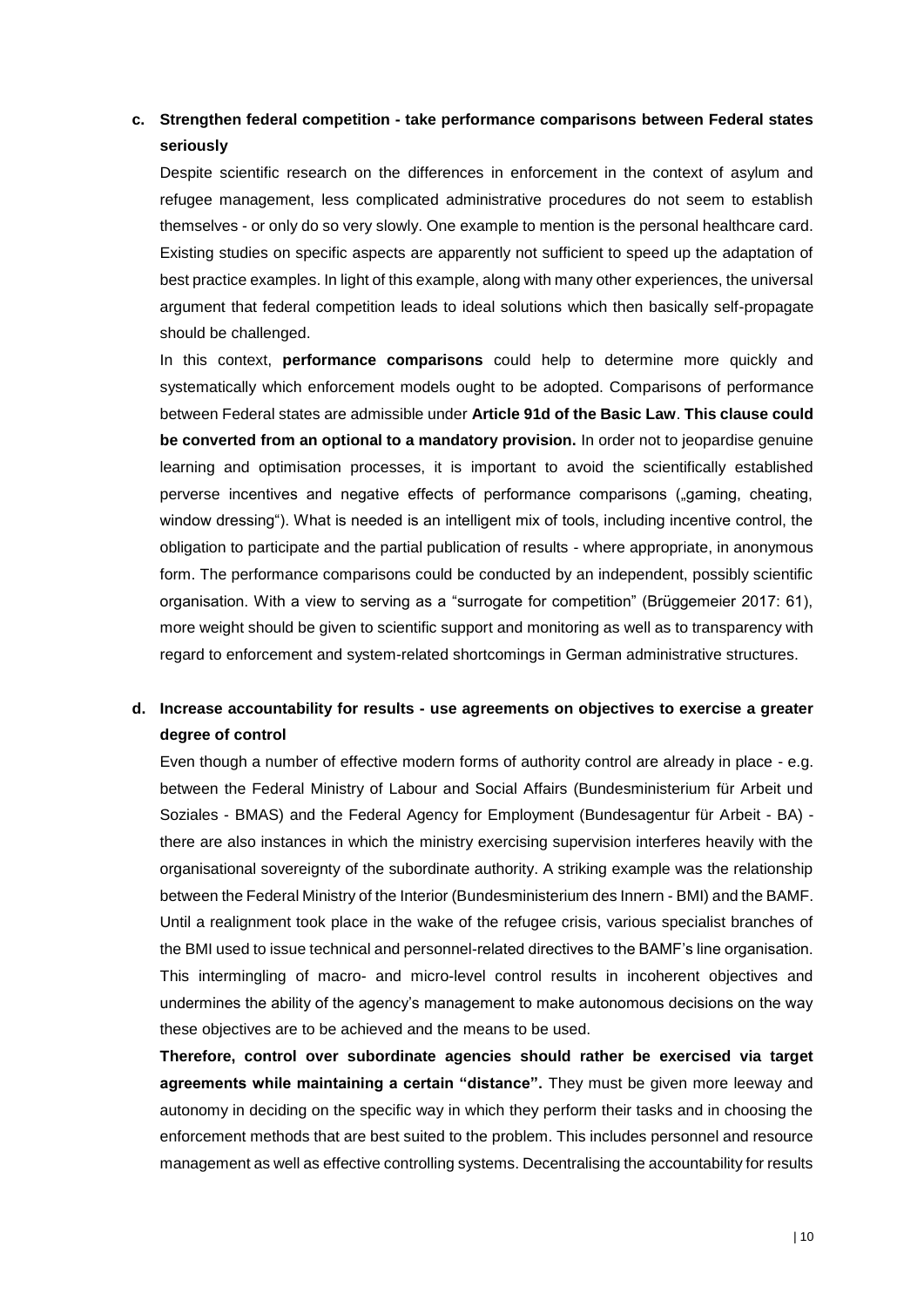and exercising "distance-based control" will enable and motivate the agencies involved to work out and implement more pragmatic as well as problem- and enforcement-oriented solutions. The development of a model management structure for higher Federal authorities based on the experience of the BA and other agencies could be a useful approach. Its core element could be a **(supervisory) board structure** that integrates the widest possible range of expertise. The purpose is to broaden the horizon in terms of problem awareness and problem-solving.

# <span id="page-11-0"></span>**3) Take advantage of the lessons learned from the refugee crisis - establish an expert council to modernise administration**

The problems of administrative modernisation are still lacking presence on the public agenda, and efforts in this direction are not demanded consistently and vigorously enough. However, with a view to finding answers to longer-term issues it is of central importance to improve the efficiency of the politico-administrative system so as to be better prepared for future challenges and crises. The **establishment of an independent, high-level council of experts** to address the fundamental issues outlined below and advise and support the Federal Government in its modernisation efforts is therefore recommended.

#### <span id="page-11-1"></span>**a. Rethink law-making - first define the processes, then establish the paragraphs**

Political and administrative authorities have dealt with the refugee crisis mainly by employing conventional means. The legislative changes effected and the operational measures initiated all fall within the existing legal and jurisdictional framework. It is however questionable whether these restrictions do justice to the overall situation. A particularly graphic example is the improvement of the Central Register of Foreigners: this project was launched with great commitment but ultimately experienced a considerable setback due to the failure of the Act to Promote the Continuous Development of Data Exchange. Also, the enforceability of the legal provisions was hardly tested; for instance, the residence requirement has created major challenges for local authorities.

It is not only in the context of asylum packages, however, but also in other areas of day-to-day legislative work that the NKR has observed that existing law all too often defines the framework of what seems conceivable and possible from a legislative point of view. However, this mindset and approach precludes new, open-ended and more progressive solutions.

In fact, the reverse procedure suggests itself and is reasonable: **Before the first section of a law is formulated, its contents and effect model as well as the subsequent administrative process - which will be digital in future - and effectiveness control (ex-post evaluation) should be conceptualised.** Based on such a concept, obstacles to enforcement can be identified, alternative (enforcement) options can be developed and the evaluability of new regulatory initiatives can be ensured. This is crucial with regard to phrasing legal texts that are compatible with e-government (Off et al. 2016: 48) and also in terms of effectiveness of enforcement. The regulatory alternatives should be subjected to a legal impact assessment, as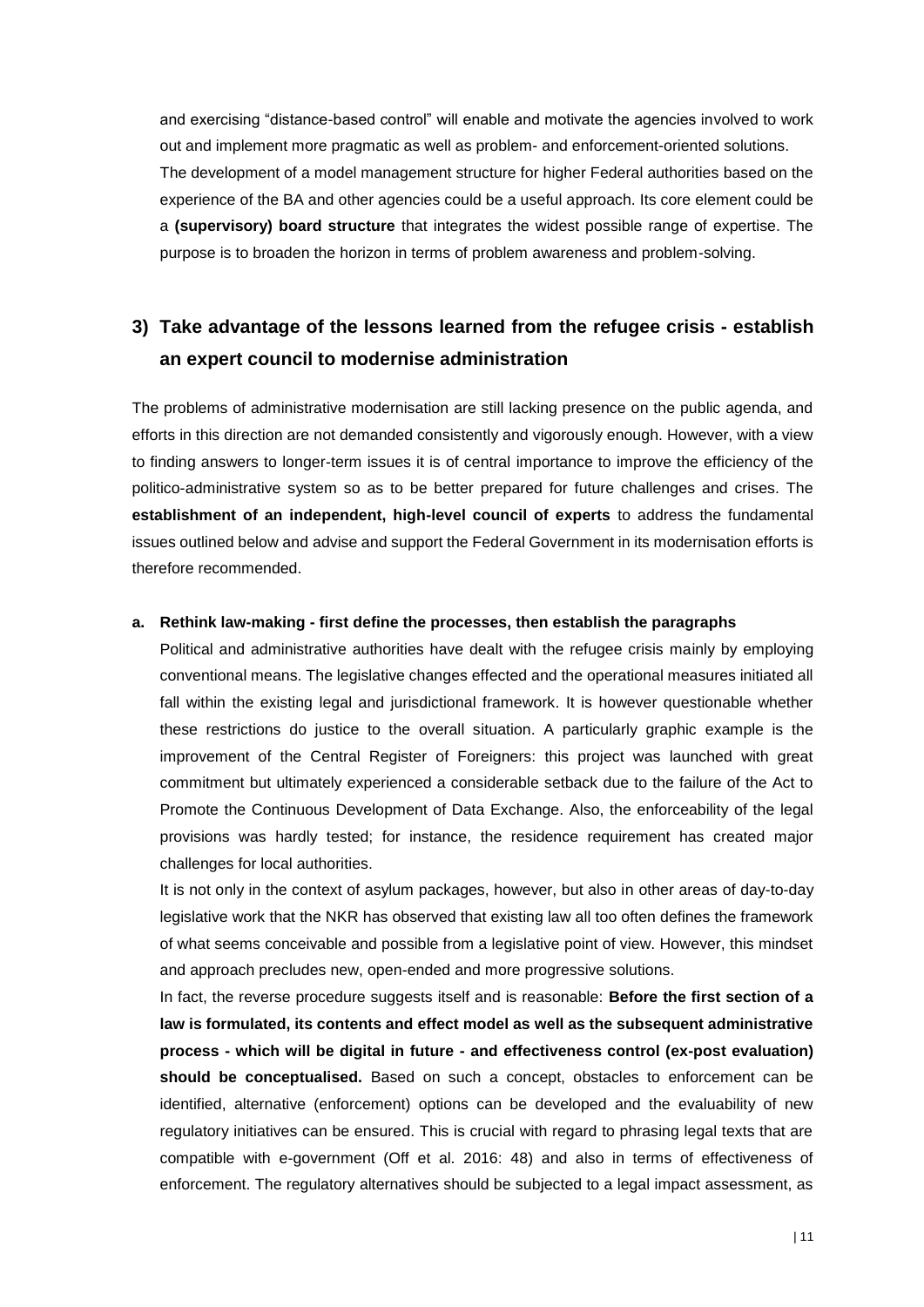has been standard practice for some time in a number of other countries. It is not until clarity has been established through this approach on objectives, contents, the administrative process and the consequences of a new legal regulation that the version ultimately chosen should be converted into a binding legal text. The effectiveness of the legal regulation chosen should be evaluated after a reasonable period of time.

All the tools necessary to implement such an approach are available. With respect to the modelling of processes anticipating or accompanying the legislative process, the existing FIM (Föderales Informationsmanagement - Federal Information Management) project, for instance, would be well suited for this purpose - given sufficient resources and systematic implementation. Technical support could be provided in the future through the E-Legislation project.

This approach could be supplemented by experimentation clauses and mechanisms for testing and piloting selected regulatory alternatives. Following the example of Denmark and other countries, an independent **innovation lab** could provide assistance to such efforts. The purpose and mission of the innovation lab would be to support the authorities in charge in their endeavours to work out alternative solutions for a more effective implementation of political objectives. To this end, the innovation lab would develop a methodological canon. The lab should be allowed to use a share of its resources for its own research and projects so that it can provide stimuli and bring about a change in culture. One conceivable option would be to further develop the working group "Wirksam Regieren" (Effective Governing) into such an innovation lab.

#### <span id="page-12-0"></span>**b. Form follows function - critically examine established competences and responsibilities**

The current division of tasks in the area of asylum and refugee management is a vivid example of how **the organisational structure of the administration all too often also defines its operational structure, i.e. the processes** (Bogumil et al. 2017: 77f.). Narrow-minded thinking along the lines of competences and jurisdiction prevents process-based analyses in terms of how and by whom a public service can be provided in the most effective and efficient way.

Designing effective processes should not by restricted by a rigid division of responsibilities, however. Once an **administrative process has been analysed**, it should be possible to **allocate sub-processes to the authorities and administrative levels in such a way as to ensure maximum effectiveness and efficiency**. This also implies that not all authorities are required to retain capacities if it is increasingly possible to build service networks where one or a few perform the tasks of all or many. At service centres, a wide range of services could be provided through the back office and subsequently brought together in the front office to be offered to the customer "in refined form". By combining front office and back office services wisely, a much larger service network can be maintained that is close to the citizen.

While this type of intelligent task-sharing is indeed being practiced at the local level and also between different Federal states, it is rarely employed in the vertical direction, i.e. between administrative levels. In particular, cooperation between the Federal Government and state or local authorities is generally prohibited under constitutional law. Yet, there would be many options for organising public-sector tasks more effectively and efficiently. All this, however, on the condition that responsibilities do not become blurred.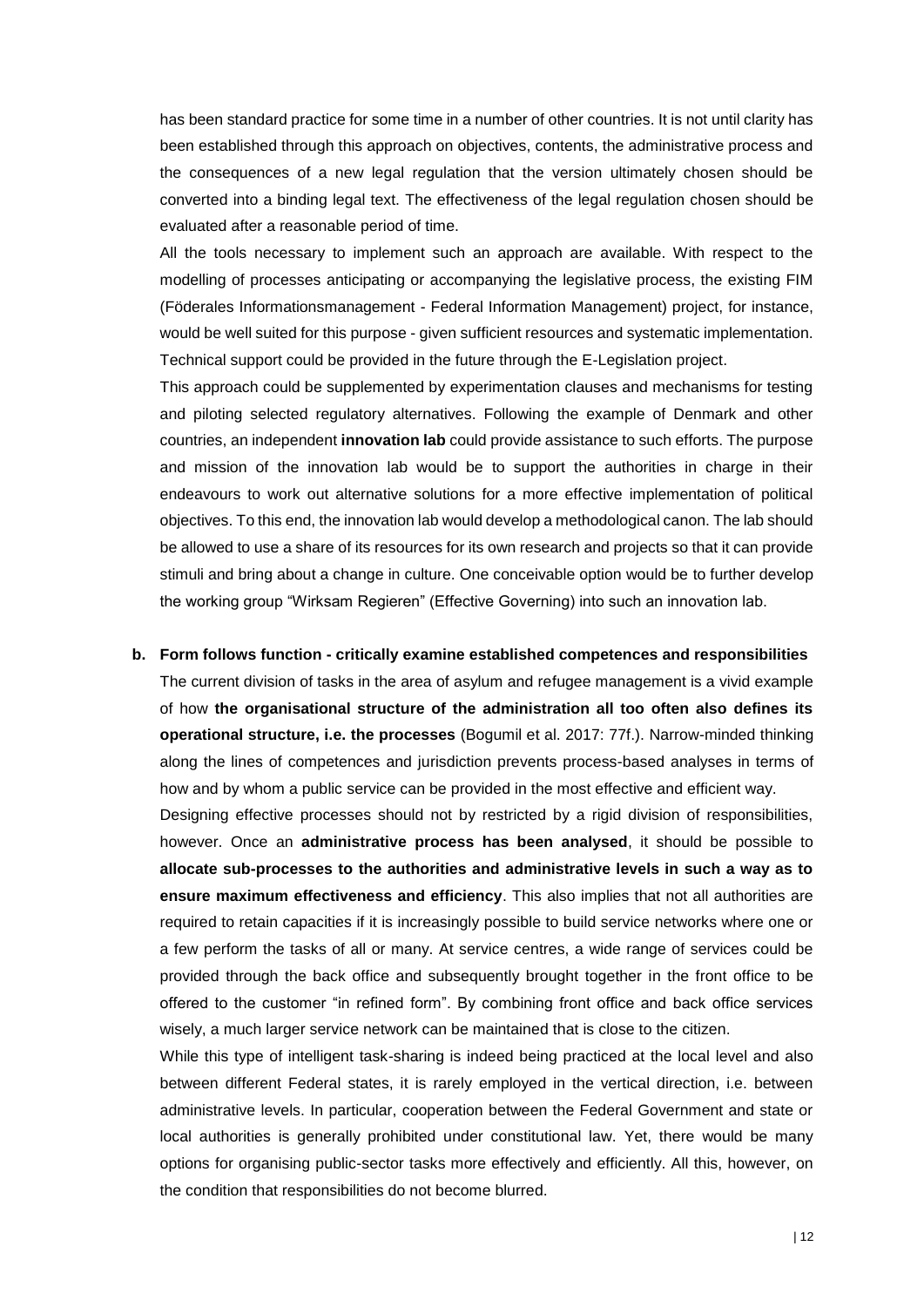### <span id="page-13-0"></span>**c. Create a mechanism for crisis management - ensure the capacity to act beyond departmental boundaries and across administrative levels**

The experience from the refugee crisis has shown how difficult it is in a Federal system with its fixed competences and responsibilities, to react flexibly, swiftly and effectively to unexpected challenges such as the outbreak of a crisis - especially under great time pressure (Bogumil et al. 2017: 9). Crises must be expected to occur in the future as well - and it has to be borne in mind that every crisis is different.

How, therefore, can precautionary measures be taken to ensure that in a similar scenario in the future, forces can be concentrated faster across all boundaries of competence, thus allowing more effective action (Schuppan/Köhl 2016: 123)? This question cannot be answered at present, as there is no legal framework for such concentrated action under extreme conditions spanning all levels of authority. **It should therefore be discussed whether the establishment of such a cross-level procedure is necessary and - if so - what it might look like.** This includes issues such as criteria for the activation of a crisis mechanism or the application of experimentation clauses as well as the establishment of an interministerial personnel pool for crises.

### <span id="page-13-1"></span>**d. Enable the Federal Government to exert better control - measure and monitor strategy implementation**

Unusual, complex challenges can push the capacity of the German governmental system to its limits. The refugee crisis has shown that there are shortcomings in the strategic, conceptual and implementation capabilities of political and administrative bodies across party, functional and authority-level boundaries. Ad-hoc summits - as held in a number of other situations in the recent past (e.g. Diesel crisis, economic crisis) - could not fill this gap. The legislative packages adopted at short intervals as a result of the refugee crisis were all too often determined by the fast-track implementation of summit decisions with no consistent, viable overall concept in place to back them up. Likewise, the allocation of refugees was clearly not based on a strategy geared to the particular challenges of refugee management, but rather on the so-called Königstein formula, which deals a lot with issues of funding between the Federal and state governments but very little or not at all with the accommodation of refugees, the processing of asylum applications and the availability of the required capacities (Geis/Orth 2016: 27).

In order to deal with such complex cross-cutting topics as flight and migration, but also digitalisation, demography and climate change, in their entirety, **an interagency strategic controlling mechanism is required that covers the definitions and the operationalisation of the targets as well as the verification of the latter** (Sturm/Pehle 2007: 93ff.; Kaiser 2007: 48f.). This system should be interconnected with budgetary planning and allocation.

This way, the Federal Chancellery - supported by expertise from the various departments - would be in a better position than in the past to ensure a consistent overall strategy in dealing with major challenges and problems - problems that cannot be solved solely by applying the departmental principle and which require a great deal of comprehensive government action. It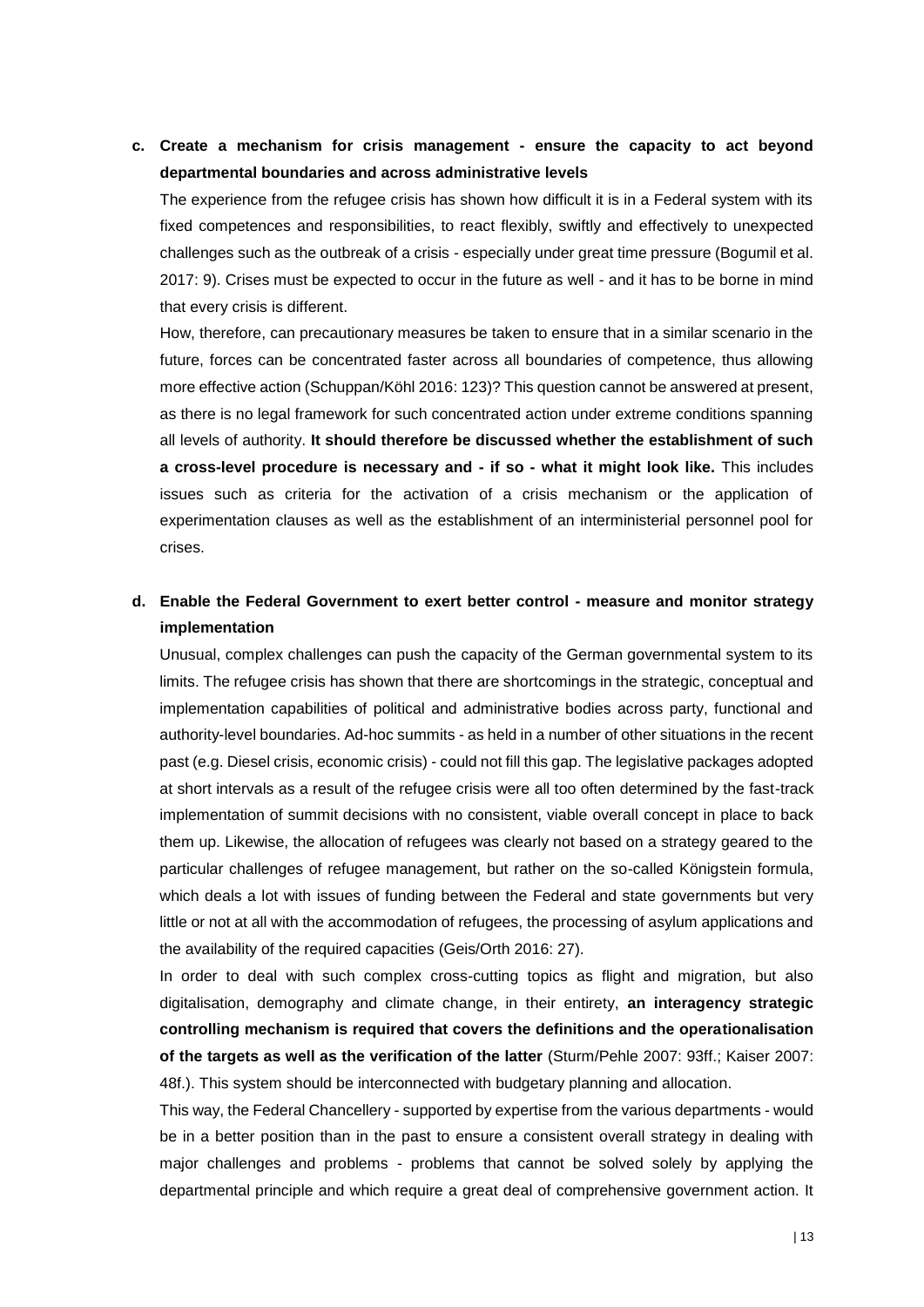would also be possible to supplement this approach by an interdepartmental risk management and an early warning system that is indicator-based and draws attention to undesirable developments in an independent, timely and critical fashion (Sturm/Pehle 2007: 96ff.). Even though the BAMF was already faced with an increasing number of refugees and a considerable number of pending cases even before the start of the crisis, for instance, appropriate political consequences were not drawn in good time (Erler/Gottstein 2017: 8).

#### <span id="page-14-0"></span>**e. A change in culture within public administration – put greater focus on results and increase the accountability of those in charge**

Time and again, the extent to which formal requirements determine the work of public authorities in Germany becomes apparent. Official decisions and administrative acts are expected to be formally correct and "court-proof" for good reasons. This applies particularly to the daily work of local authorities within the framework of statutory regulations, but it is also true for the Federal and state level. However, this mode of operation can become a problem if it encourages organisations and their staff to primarily want to protect themselves in every possible way. As a result, it can become increasingly difficult to deal flexibly with unavoidable risks and uncertainties. The problematic examples of the BAMF and the LaGeSo in Berlin have shown what consequences a lack of results orientation and leadership responsibility can entail.

Against this backdrop, an **administrative culture** should be promoted **that focuses more on solutions and results** instead of working solely along formal criteria and predetermined procedures. Germany's public service, which is strongly characterised by thinking in legal terms, is not yet adequately equipped in its entirety to build up the skills and competences needed for a modern, digital administration that focuses on results and is open to innovation (Kroll et al. 2012: 79). What this means is that **legal expertise** in the ministries and in public administration is important, but it **is no longer sufficient**. Just as in the private sector, what really counts is a **well-balanced mix of diverse skills**. The upcoming wave of retirements presents an **opportunity to change the personnel structure and to shake up the "predominance of jurists" that prevails in many places, particularly in Federal and state-level administration**. There is a general need for reform in the areas of recruitment and promotion, access for lateral entrants, the recognition of qualifications acquired externally, competence profiles of executive personnel, the uncoupling of service career and remuneration, and the strengthening of performance-based elements of pay. More rotation between agencies would also provide an opportunity to broaden the horizon of staff in terms of technical expertise and administrative culture (Kroll et al. 2012: 79).

These efforts could be supplemented by putting greater focus on interdisciplinary teams and introducing a quota for non-jurists in the Federal administration. Additionally, process analysis, e-government and enforceability, legal impact assessment and legislative evaluation should be accorded a substantially greater role in legal training. More personnel exchange between the different administrative levels would be useful.

Also, **executive staff should be selected according to their ability to lead with a focus on results and less on the basis of formal criteria**. Setting objectives for staff and ensuring their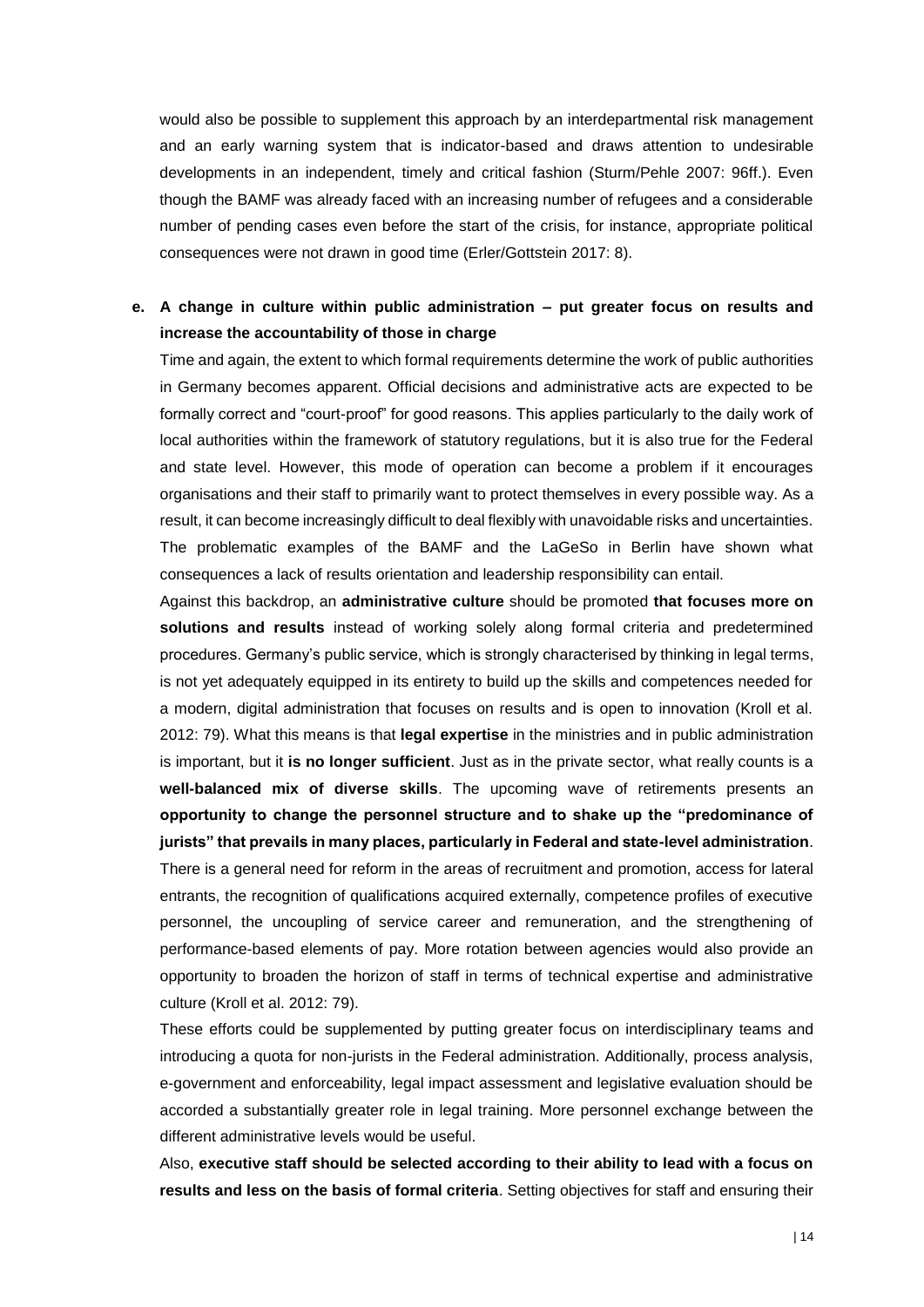achievement can be considered the primary task of leadership. This competence should play a much greater role than in the past in professional advancement and performance assessment. Solid IT skills should become a given, as should an understanding of management, processes and structures and their technical support at all levels - also and especially at the executive level. Aside from implementing steps to support a change in culture, which is aimed primarily at the legislative bodies at the Federal and state levels, executive authorities such as local governments, which are responsible for implementing legal requirements and are bound by them, should be encouraged to notify the legislative bodies of any evidence of law that is hard to enforce or even contradictory. In order for these findings to effect actual legislative amendments, an effective feedback process is required, and this process must play a major role both in the preparation and coordination of regulatory initiatives but also in their evaluation.

#### <span id="page-15-0"></span>**f. Revise federal revenue equalisation - (re-)examine allocation of funds**

The issue of adequate funding for local communities also played an important role in the refugee crisis. Similar questions arise with regard to upcoming integration tasks.

As a general observation, it can be stated that despite recent reforms of the system of federal revenue equalisation, there have been no significant changes as far as the allocation of funds is concerned. Funds continue to be allocated and redistributed on the basis of fixed, formal criteria. As a rule, direct payments of the Federal Government to the communities are not possible. The Federal states are placed between them and decide on the amount of funds to be passed on to the local level (Hummel/Thöne 2016: 22ff.; Brüning et al. 2017: 88ff.). This means that funding questions often stand in the way of finding the best possible method of organising the provision of administrative services, and these questions cannot be answered clearly due to an overly complex funding system. Sustainable solutions should be sought to tackle this structural problem.